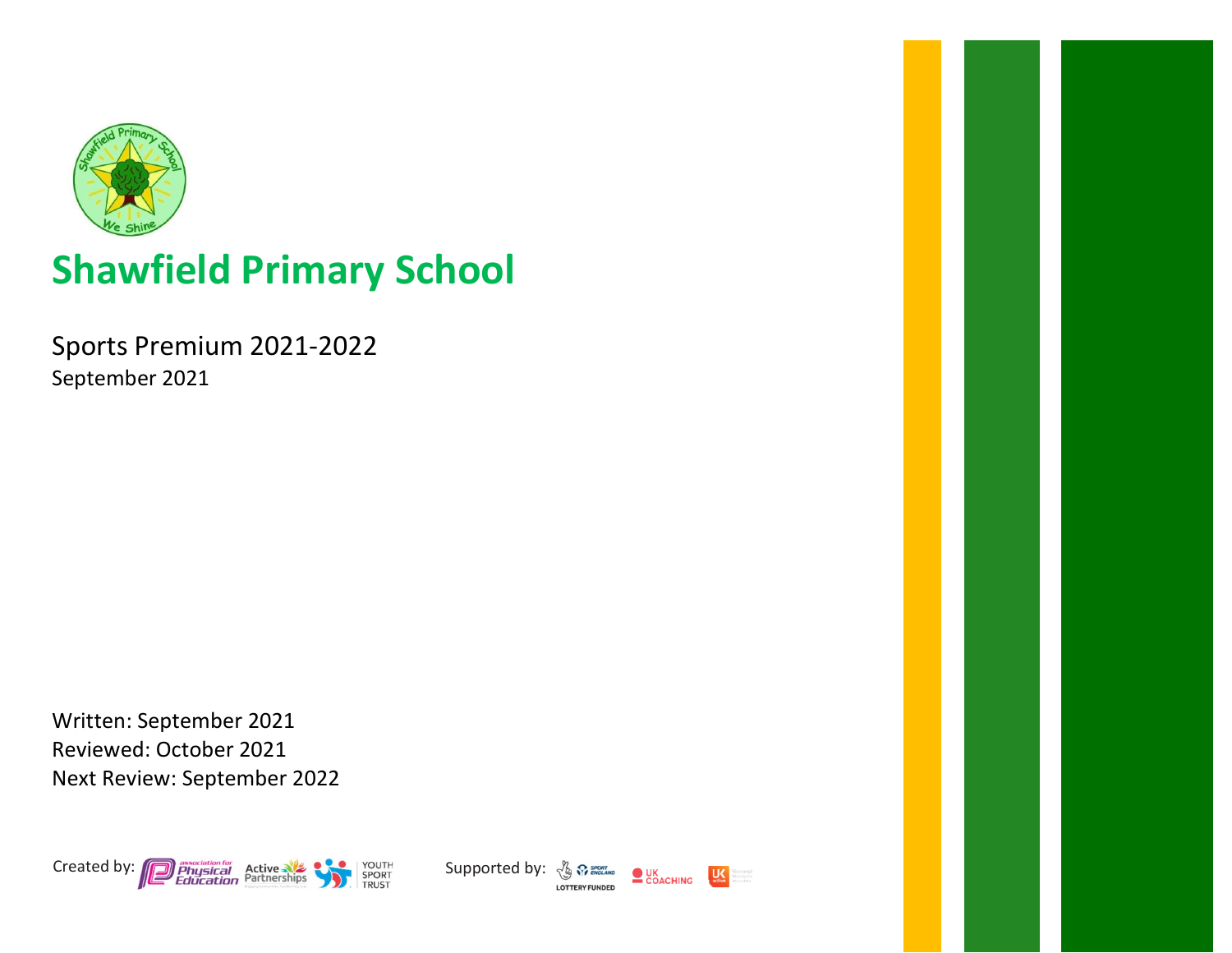| Meeting national curriculum requirements for swimming and water safety.                                                                                                                                                     | Due to the pandemic, school are unable<br>to validate information so previous swim |
|-----------------------------------------------------------------------------------------------------------------------------------------------------------------------------------------------------------------------------|------------------------------------------------------------------------------------|
| N.B Complete this section to your best ability. For example, you might have practised safe self-rescue techniques on dry land.                                                                                              | data                                                                               |
| What percentage of your current Year 6 cohort swim competently, confidently and proficiently over a distance of at least 25<br>metres?                                                                                      | 62.5%                                                                              |
| N.B. Even though your pupils may swim in another year please report on their attainment on leaving primary school at the end<br>of the summer term 2021.                                                                    |                                                                                    |
| What percentage of your current Year 6 cohort use a range of strokes effectively [for example, front crawl, backstroke and<br>breaststroke]?                                                                                | 62.5%                                                                              |
| What percentage of your current Year 6 cohort perform safe self-rescue in different water-based situations?                                                                                                                 | 62.5%                                                                              |
| Schools can choose to use the Primary PE and sport premium to provide additional provision for swimming but this must be for<br>activity over and above the national curriculum requirements. Have you used it in this way? | No.                                                                                |

Outcomes for 2020-2021

A number of our planned strategies were not fully implemented due to Coved 19 restrictions and partial school closures. Our resources were diverted to support acute and unplanned needs arising from the pandemic. This included the use of sports coaches working within bubbles to support the teaching and learning of children from vulnerable and key worker families. This ensured a consistent offer was made to all children at Shawfield Primary School. The targets and expected outcomes have therefore been rolled forwards to the next academic year 2021-2022.



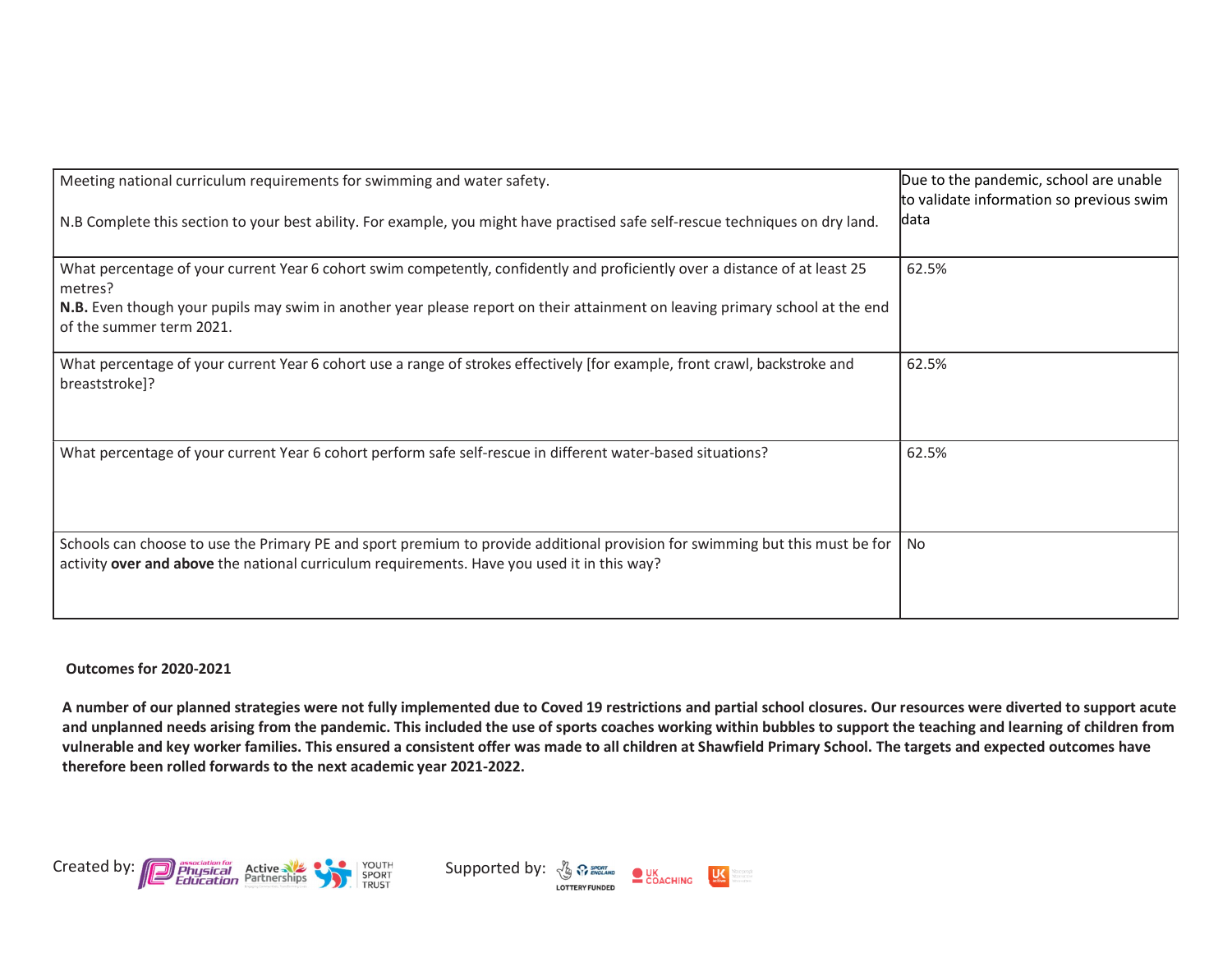## Action Plan and Budget Tracking

| Academic Year: 2021/22                                                                                                                                                                                                                                                                                                                                                                  | Total fund allocated: £17,770                                                                                                                                                                                                                                                     | Date Updated: Aug 2021 |                                                                                                                                                                                                                                                                                                                                   |                                                                                                                          |
|-----------------------------------------------------------------------------------------------------------------------------------------------------------------------------------------------------------------------------------------------------------------------------------------------------------------------------------------------------------------------------------------|-----------------------------------------------------------------------------------------------------------------------------------------------------------------------------------------------------------------------------------------------------------------------------------|------------------------|-----------------------------------------------------------------------------------------------------------------------------------------------------------------------------------------------------------------------------------------------------------------------------------------------------------------------------------|--------------------------------------------------------------------------------------------------------------------------|
| Key indicator 1: The engagement of all pupils in regular physical activity - Chief Medical Officers guidelines recommend that primary<br>school pupils undertake at least 30 minutes of physical activity a day in school                                                                                                                                                               |                                                                                                                                                                                                                                                                                   |                        |                                                                                                                                                                                                                                                                                                                                   | Percentage of total<br>allocation:<br>33.7%                                                                              |
| Intent                                                                                                                                                                                                                                                                                                                                                                                  | Implementation                                                                                                                                                                                                                                                                    |                        | Impact                                                                                                                                                                                                                                                                                                                            |                                                                                                                          |
| Your school focus should be clear what<br>you want the pupils to know and be<br>able to do and about<br>what they need to learn and to<br>consolidate through practice:                                                                                                                                                                                                                 | Make sure your actions to achieve are<br>linked to your intentions:                                                                                                                                                                                                               | Funding<br>allocated:  | Evidence of impact: what do<br>pupils now know and what can<br>they now do? What has<br>changed?:                                                                                                                                                                                                                                 | Sustainability and<br>suggested next steps:                                                                              |
| Protect curriculum PE sessions to ensure<br>all pupils undertake two hours of quality leader<br>$PE$ per week – linked to a broad and<br>balanced curriculum. To be delivered by<br>coaches who are skilled and trained in a<br>range of non-traditional topic areas.<br>(OAA, Teambuilding, Gymnastics)<br>All children undertake daily mile with<br>increased levels of participation | Monitoring from SLT and subject<br>Discussion and feedback from children<br>Physical literacy links to improved<br>motor school especially in writing (EYFS<br>children)<br>Sports crew collect participation rates<br>termly - success shared through<br>lachievement assemblies | £6000<br>£1000         | Children are motivated to take part<br>in sessions. Through clear skills<br>progression, children's work builds<br>upon prior knowledge.<br>Children are suitably challenged and COVID.<br>have experienced learning linked to<br>classroom activities, building upon<br>the principles of agility, balance, and<br>coordination. | Look for CPD<br>opportunities through<br>Surrey Active Schools to<br>develop and embed skills<br>for school staff - post |
| Key indicator 2: The profile of PESSPA being raised across the school as a tool for whole school improvement                                                                                                                                                                                                                                                                            |                                                                                                                                                                                                                                                                                   |                        | Percentage of total<br>allocation:                                                                                                                                                                                                                                                                                                |                                                                                                                          |
|                                                                                                                                                                                                                                                                                                                                                                                         |                                                                                                                                                                                                                                                                                   |                        |                                                                                                                                                                                                                                                                                                                                   | 5%                                                                                                                       |
| Intent                                                                                                                                                                                                                                                                                                                                                                                  | Implementation                                                                                                                                                                                                                                                                    |                        | Impact                                                                                                                                                                                                                                                                                                                            |                                                                                                                          |
| Your school focus should be clear what<br>you want the pupils to know and be<br>able to do and about<br>what they need to learn and to<br>consolidate through practice:                                                                                                                                                                                                                 | Make sure your actions to achieve are<br>linked to your intentions:                                                                                                                                                                                                               | Funding<br>allocated:  | Evidence of impact: what do<br>pupils now know and what can<br>they now do? What has<br>changed?                                                                                                                                                                                                                                  | Sustainability and<br>suggested next steps:                                                                              |





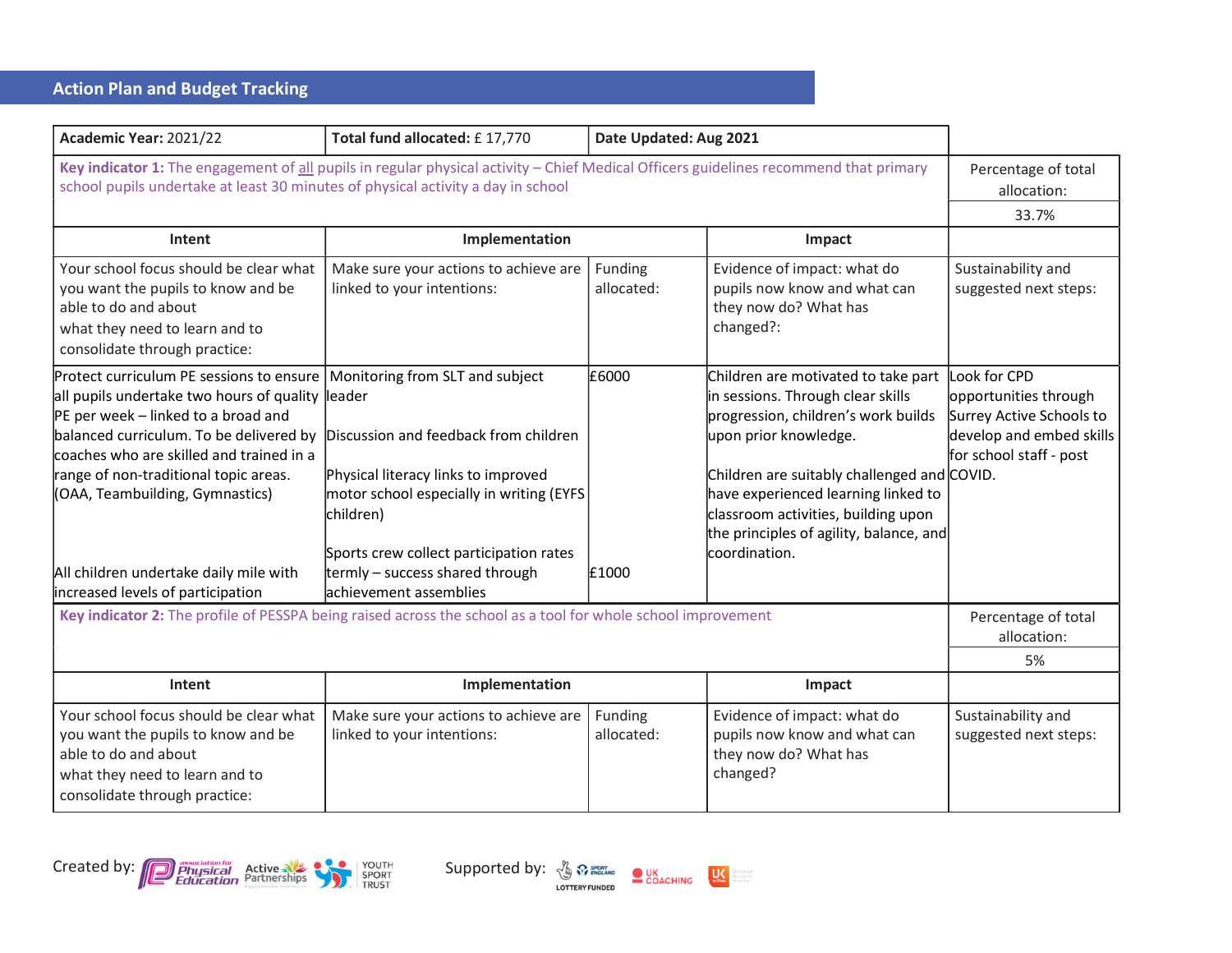| Through high-quality provision and     | Allow external coaching companies to               | £500 | The number of children who can                                    | More children are           |
|----------------------------------------|----------------------------------------------------|------|-------------------------------------------------------------------|-----------------------------|
| effective communication, more children | provide free taster sessions and 'part-            |      | take part in after school club                                    | accessing clubs within      |
| are able to access extra curricula     | paid' costs covered to increase the                |      | continues to increase, particularly in school $-$ look to develop |                             |
| provision                              | participation opportunities for all                |      | dance. This is part-funded by CM                                  | a list of locally available |
|                                        | children, particularly those who are               |      | Sports and the school's pupil                                     | clubs/organisations to      |
|                                        | considered disadvantaged                           |      | premium fund.                                                     | signpost children and       |
|                                        | Increased participation leads to                   |      |                                                                   | families to.                |
|                                        | improved parental engagement                       |      |                                                                   |                             |
|                                        | Records kept identifying barriers for              |      |                                                                   |                             |
|                                        | participation (e.g. finance, timing, etc)          |      |                                                                   |                             |
|                                        | particularly focused to encourage                  |      |                                                                   |                             |
|                                        | vulnerable learners to attend sessions             |      |                                                                   |                             |
|                                        | (LAC, GRT, PP)                                     |      |                                                                   |                             |
|                                        | Liaison with CM Sports to take place to $\pm$ 2000 |      |                                                                   |                             |
|                                        | develop better access to support via               |      |                                                                   |                             |
|                                        | Holiday Activity Fund                              |      |                                                                   |                             |
| Raise the profile of PE and sport in   | Celebration assemblies will enable                 | £250 | Value of PE and healthy lifestyle is                              | Increase the amount of      |
| school                                 | sharing successes from sport/PE inside             |      | promoted throughout school and                                    | 'demonstrations' and        |
|                                        | and outside                                        |      | encouraged children to take part in                               | 'performances' during       |
|                                        | of school.                                         |      | planned competition.                                              | celebration assemblies      |
|                                        | -Organisation of internal                          |      |                                                                   | in                          |
|                                        | competitions,                                      |      |                                                                   | order to encourage          |
|                                        | -Organisation of a wide range of                   |      |                                                                   | others to                   |
|                                        | extra-curricular activities.                       |      |                                                                   | take part in extra          |
|                                        | - Development of Sports Crew                       |      |                                                                   | physical                    |
|                                        | to organise competitions and                       |      |                                                                   | activities.                 |
|                                        | to be responsible for sport admin and              |      |                                                                   | Continue to provide a       |
|                                        | risk assessments (inc in costs above)              |      |                                                                   | wide                        |
|                                        |                                                    |      |                                                                   | range of sporting           |
|                                        |                                                    |      |                                                                   | extracurricular             |
|                                        |                                                    |      |                                                                   | opportunities.              |
|                                        |                                                    |      |                                                                   | To continue to support      |
|                                        |                                                    |      |                                                                   | sports                      |
|                                        |                                                    |      |                                                                   | champion role - could       |
|                                        |                                                    |      |                                                                   | they                        |
|                                        |                                                    |      |                                                                   | produce a termly            |
|                                        |                                                    |      |                                                                   | newsletter?                 |





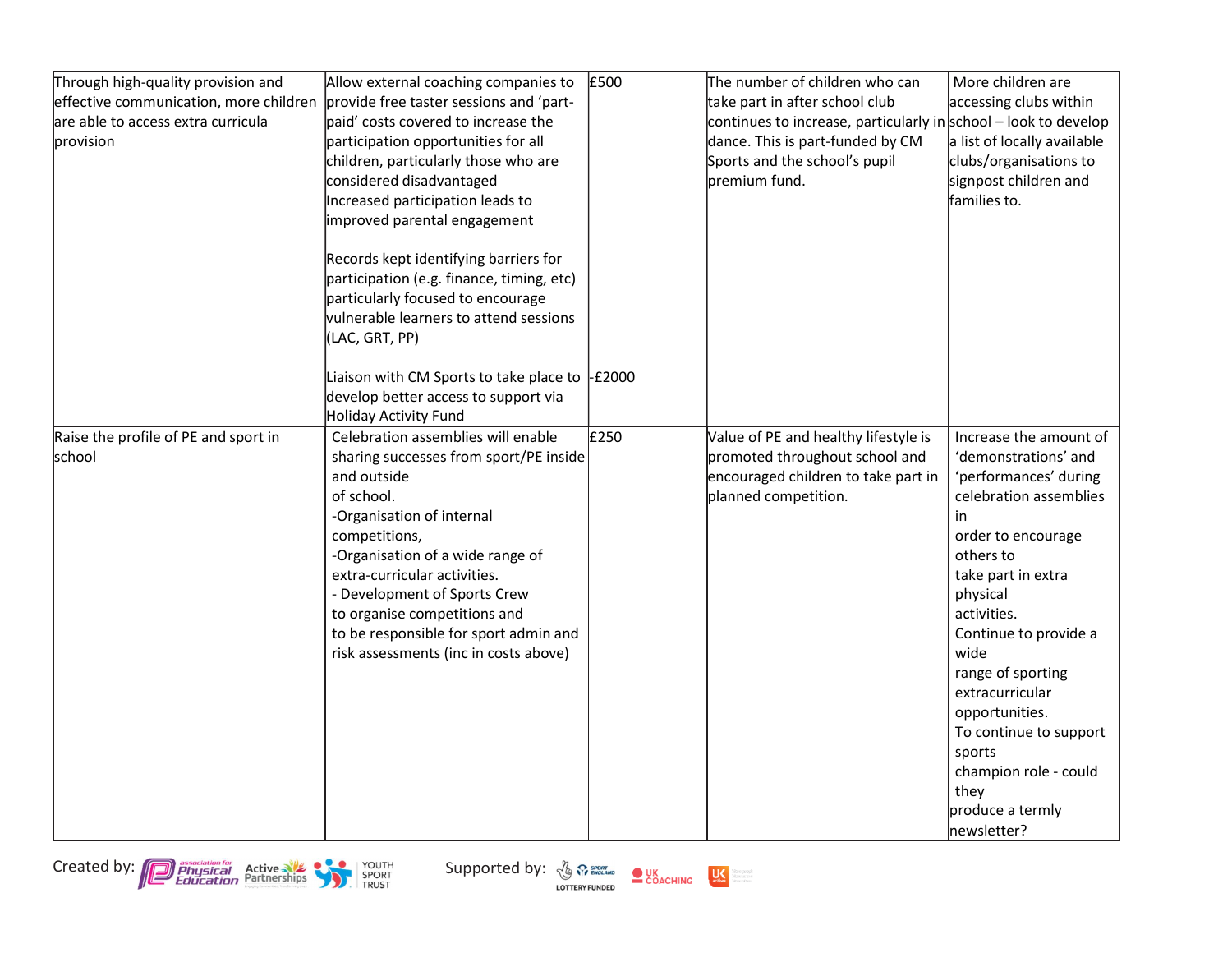| Key indicator 3: Increased confidence, knowledge and skills of all staff in teaching PE and sport                                                                                                                                                                                                  |                                    |            | Percentage of total allocation:                                                                                                                                                                                                                                                                                                                                                                                                                                                                |                                                                                                                 |
|----------------------------------------------------------------------------------------------------------------------------------------------------------------------------------------------------------------------------------------------------------------------------------------------------|------------------------------------|------------|------------------------------------------------------------------------------------------------------------------------------------------------------------------------------------------------------------------------------------------------------------------------------------------------------------------------------------------------------------------------------------------------------------------------------------------------------------------------------------------------|-----------------------------------------------------------------------------------------------------------------|
|                                                                                                                                                                                                                                                                                                    |                                    |            |                                                                                                                                                                                                                                                                                                                                                                                                                                                                                                | 78%                                                                                                             |
| Intent                                                                                                                                                                                                                                                                                             | Implementation                     |            | Impact                                                                                                                                                                                                                                                                                                                                                                                                                                                                                         |                                                                                                                 |
| Your school focus should be clear                                                                                                                                                                                                                                                                  | Make sure your actions to          | Funding    | Evidence of impact: what do                                                                                                                                                                                                                                                                                                                                                                                                                                                                    | Sustainability and suggested                                                                                    |
| what you want the pupils to know                                                                                                                                                                                                                                                                   | achieve are linked to your         | allocated: | pupils now know and what                                                                                                                                                                                                                                                                                                                                                                                                                                                                       | next steps:                                                                                                     |
| and be able to do and about                                                                                                                                                                                                                                                                        | intentions:                        |            | can they now do? What has                                                                                                                                                                                                                                                                                                                                                                                                                                                                      |                                                                                                                 |
| what they need to learn and to<br>consolidate through practice:                                                                                                                                                                                                                                    |                                    |            | changed?:                                                                                                                                                                                                                                                                                                                                                                                                                                                                                      |                                                                                                                 |
|                                                                                                                                                                                                                                                                                                    |                                    |            |                                                                                                                                                                                                                                                                                                                                                                                                                                                                                                |                                                                                                                 |
| Peer coaching and team-team teaching of Observation and monitoring of<br>units leads to increased staff confidence sessions. A clear skills progression is<br>to deliver PE sessions.<br>Skills and knowledge of the children used teachers.<br>back in the classroom to support wider<br>learning | brovided for all coaches and class | £14,000    | Children see the value that class<br>teachers add to learning including<br>seeing them as active role models.<br>Teachers take knowledge of the<br>children, and their skills and can use<br>this in the classroom. Success is<br>promoted for all children.<br>The staff felt more confident to<br>deliver PE sessions in some areas.<br>This still needs support $-$ particularly<br>in dance and gymnastics. Due to<br>COVID, most sessions have taken<br>place outside this academic year. | Continue this approach where<br>teachers take on greater<br>responsibility for learning<br>throughout 2021-2022 |
| Key indicator 4 & 5: Broader experience of a range of sports and activities offered to all pupils                                                                                                                                                                                                  |                                    |            |                                                                                                                                                                                                                                                                                                                                                                                                                                                                                                | Percentage of total allocation:                                                                                 |
|                                                                                                                                                                                                                                                                                                    |                                    |            |                                                                                                                                                                                                                                                                                                                                                                                                                                                                                                | 5%                                                                                                              |
| Intent                                                                                                                                                                                                                                                                                             | Implementation                     |            | Impact                                                                                                                                                                                                                                                                                                                                                                                                                                                                                         |                                                                                                                 |
| Your school focus should be clear                                                                                                                                                                                                                                                                  | Make sure your actions to          | Funding    | Evidence of impact: what do                                                                                                                                                                                                                                                                                                                                                                                                                                                                    | Sustainability and suggested                                                                                    |
| what you want the pupils to know                                                                                                                                                                                                                                                                   | achieve are linked to your         | allocated: | pupils now know and what                                                                                                                                                                                                                                                                                                                                                                                                                                                                       | next steps:                                                                                                     |
| and be able to do and about                                                                                                                                                                                                                                                                        | intentions:                        |            | can they now do? What has                                                                                                                                                                                                                                                                                                                                                                                                                                                                      |                                                                                                                 |
| what they need to learn and to                                                                                                                                                                                                                                                                     |                                    |            | changed?:                                                                                                                                                                                                                                                                                                                                                                                                                                                                                      |                                                                                                                 |
| consolidate through practice:                                                                                                                                                                                                                                                                      |                                    |            |                                                                                                                                                                                                                                                                                                                                                                                                                                                                                                |                                                                                                                 |





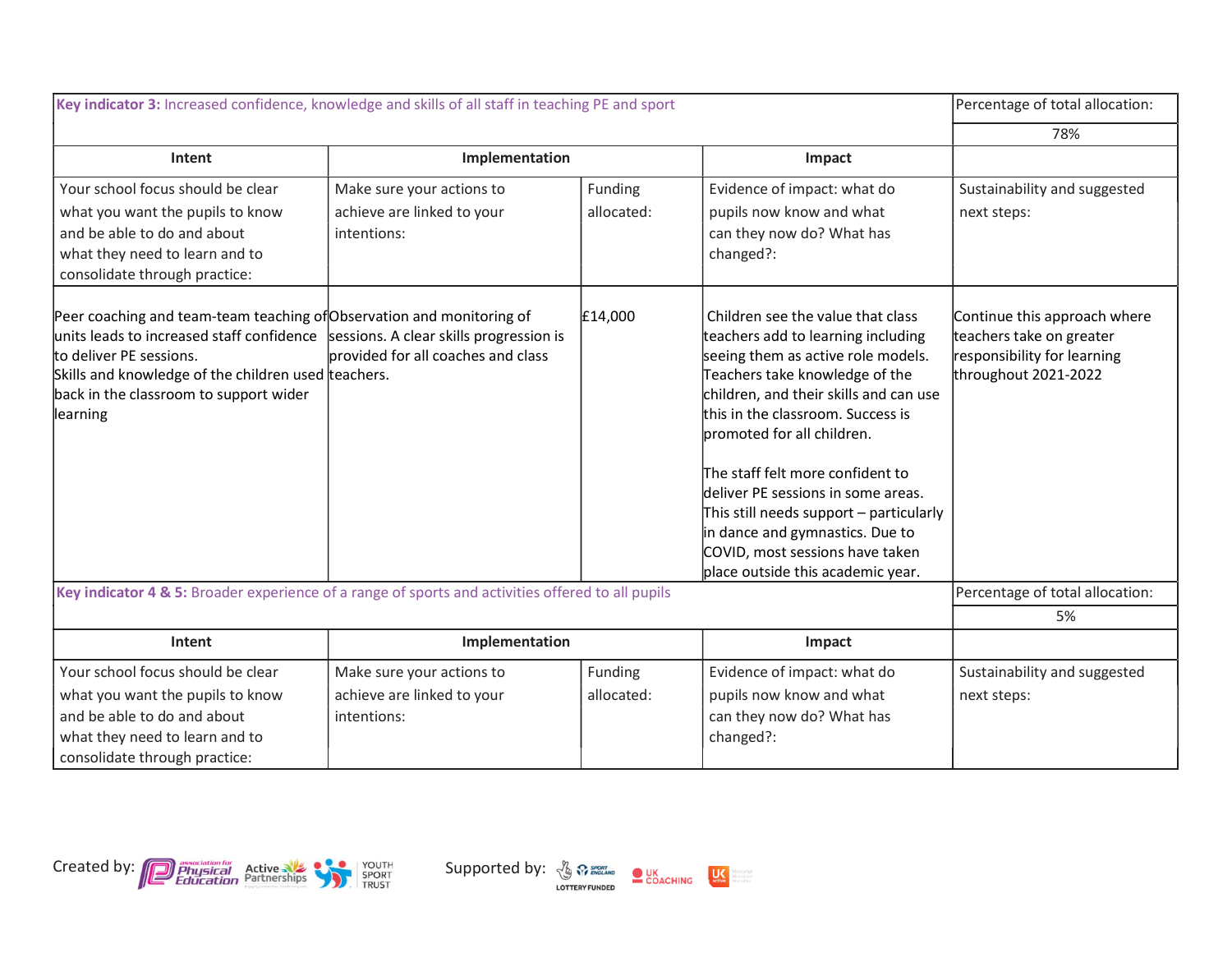| Additional achievements:<br>Continue opportunities for children to<br>undertake leadership responsibilities and Member of school staff responsible<br>engage in competitive competition | Sports Crew Training accessed.<br>for oversight.<br>Ensure playground and storage is<br>replaced as necessary due to wear<br>and tear in order to provide children<br>with a quality experience. | £1000 | Children are capable leaders who<br>demonstrate the skills and confidence extra curricular activities both via<br>when working with younger children. school and in the local | Continue to keep records of those<br>children who are signed up for<br>community.<br>To subsidise transport to<br>competitions and festivals |
|-----------------------------------------------------------------------------------------------------------------------------------------------------------------------------------------|--------------------------------------------------------------------------------------------------------------------------------------------------------------------------------------------------|-------|-------------------------------------------------------------------------------------------------------------------------------------------------------------------------------|----------------------------------------------------------------------------------------------------------------------------------------------|
|                                                                                                                                                                                         | Membership to Farnham and Ash<br>Sport Association                                                                                                                                               |       |                                                                                                                                                                               |                                                                                                                                              |